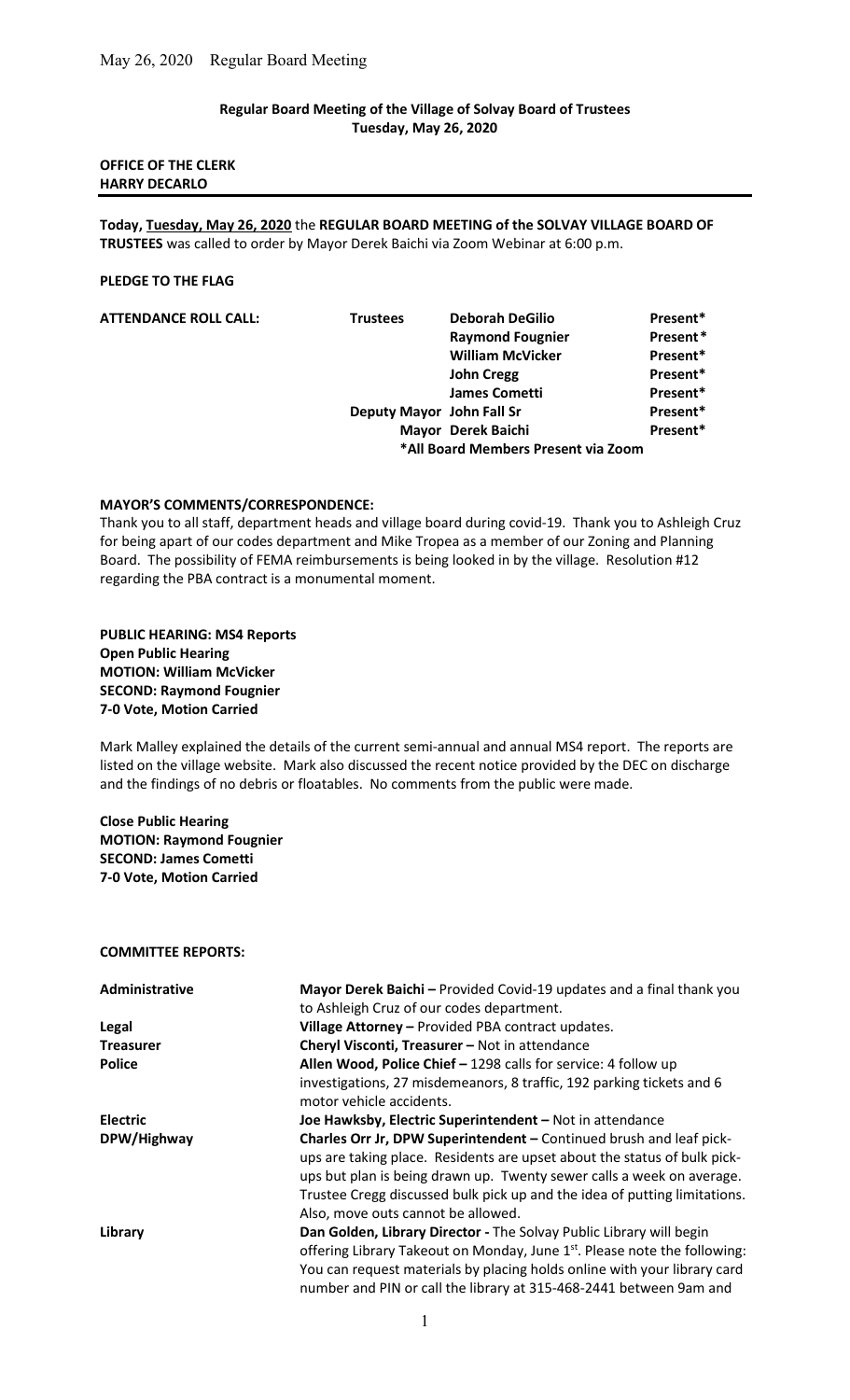| <b>Codes</b>                   | usual. We are currently unable to offer items owned at non-library<br>pickup locations to a participating library pickup location. After you<br>receive notification that your hold is available, please call the library at<br>315-468-2441 to make an appointment to pick up your holds. Have<br>your library card number available when you call. Curbside service for<br>the public will be limited to half an hour after we open, and half an hour<br>before we close. When you arrive for your Library Takeout, please call<br>the library to let us know you have arrived. A staff member will bring<br>your items out to the lower-level vestibule, inside the entrance off<br>Woods Road. Staff will have your items checked out and placed in a<br>new bag with your receipt. All returns and pickups will take place in the<br>lower-level, back entrance of the Library. We will bring the book drop<br>bin and leave it in the vestibule for people to leave returns. We will also<br>set up a table in the vestibule to put takeout bags with the names of<br>patrons written on them. Masks are required for all library pickups.<br>Outdoor signage at the library will guide you through the process. The<br>library building remains closed to the public.<br>Aaron Sauer, Codes Enforcement Officer - Sent out 44 Junk letters - an<br>additional 34 will be sent this week. Posted and sent one long grass<br>violation notice by certified mail. Posted and regular mailed 42 grass<br>violation notices. I have been posting and sending notices via regular<br>mail in case the owner doesn't live at the property, and reserving costly<br>certified mail until evidence of non-compliance is seen. After follow-up<br>inspections earlier today, 6 of the 42 notices nailed and mailed will need<br>to be sent via certified mail so the village can mow the properties.<br>There are 14 long grass letters to be posted and mailed this week.<br>Issued 9 violations for building without a permit $-4$ of which were stop<br>work orders. 3 outstanding stop work orders were resolved this past<br>month. Issued 2 violations for junk and rubbish. Both were closed<br>along with one from previous month. Three remain. Issued 1 violation<br>for property maintenance. The property's owner has been very<br>cooperative and states that the conditions causing the violation have<br>been resolved. Reinspection is pending. Closed 5 property<br>maintenance violations. There are 6 outstanding violations involving 5<br>properties. Resolved 1 unregistered vehicle violation. Issued 9 permits.<br>2 applications are still pending. |
|--------------------------------|---------------------------------------------------------------------------------------------------------------------------------------------------------------------------------------------------------------------------------------------------------------------------------------------------------------------------------------------------------------------------------------------------------------------------------------------------------------------------------------------------------------------------------------------------------------------------------------------------------------------------------------------------------------------------------------------------------------------------------------------------------------------------------------------------------------------------------------------------------------------------------------------------------------------------------------------------------------------------------------------------------------------------------------------------------------------------------------------------------------------------------------------------------------------------------------------------------------------------------------------------------------------------------------------------------------------------------------------------------------------------------------------------------------------------------------------------------------------------------------------------------------------------------------------------------------------------------------------------------------------------------------------------------------------------------------------------------------------------------------------------------------------------------------------------------------------------------------------------------------------------------------------------------------------------------------------------------------------------------------------------------------------------------------------------------------------------------------------------------------------------------------------------------------------------------------------------------------------------------------------------------------------------------------------------------------------------------------------------------------------------------------------------------------------------------------------------------------------------------------------------------------------------------------------------------------------------------------------------------------------------------------------------------------------------|
| <b>Stormwater/Montrose Ave</b> | Mark Malley, Village Engineer - Discussed Westside project and                                                                                                                                                                                                                                                                                                                                                                                                                                                                                                                                                                                                                                                                                                                                                                                                                                                                                                                                                                                                                                                                                                                                                                                                                                                                                                                                                                                                                                                                                                                                                                                                                                                                                                                                                                                                                                                                                                                                                                                                                                                                                                                                                                                                                                                                                                                                                                                                                                                                                                                                                                                                            |
|                                | provided Montrose Ave updates. Funding source is looking for more                                                                                                                                                                                                                                                                                                                                                                                                                                                                                                                                                                                                                                                                                                                                                                                                                                                                                                                                                                                                                                                                                                                                                                                                                                                                                                                                                                                                                                                                                                                                                                                                                                                                                                                                                                                                                                                                                                                                                                                                                                                                                                                                                                                                                                                                                                                                                                                                                                                                                                                                                                                                         |
|                                | green infrastructure.                                                                                                                                                                                                                                                                                                                                                                                                                                                                                                                                                                                                                                                                                                                                                                                                                                                                                                                                                                                                                                                                                                                                                                                                                                                                                                                                                                                                                                                                                                                                                                                                                                                                                                                                                                                                                                                                                                                                                                                                                                                                                                                                                                                                                                                                                                                                                                                                                                                                                                                                                                                                                                                     |
| <b>Celebrations</b>            | Mayor Derek Baichi - None                                                                                                                                                                                                                                                                                                                                                                                                                                                                                                                                                                                                                                                                                                                                                                                                                                                                                                                                                                                                                                                                                                                                                                                                                                                                                                                                                                                                                                                                                                                                                                                                                                                                                                                                                                                                                                                                                                                                                                                                                                                                                                                                                                                                                                                                                                                                                                                                                                                                                                                                                                                                                                                 |
| <b>Buildings</b>               | John Fall Sr, Trustee - On hold for now                                                                                                                                                                                                                                                                                                                                                                                                                                                                                                                                                                                                                                                                                                                                                                                                                                                                                                                                                                                                                                                                                                                                                                                                                                                                                                                                                                                                                                                                                                                                                                                                                                                                                                                                                                                                                                                                                                                                                                                                                                                                                                                                                                                                                                                                                                                                                                                                                                                                                                                                                                                                                                   |
| <b>Cost Cutting</b>            | Mayor Derek Baichi - On hold for now                                                                                                                                                                                                                                                                                                                                                                                                                                                                                                                                                                                                                                                                                                                                                                                                                                                                                                                                                                                                                                                                                                                                                                                                                                                                                                                                                                                                                                                                                                                                                                                                                                                                                                                                                                                                                                                                                                                                                                                                                                                                                                                                                                                                                                                                                                                                                                                                                                                                                                                                                                                                                                      |

Additional Resolutions from the Village Board: None

PUBLIC COMMENT: None

## RESOLUTIONS:

- 1. Authorization from the Board of Trustees to pay C&S Engineers \$20,220.00 for services rendered from 4/1/20 to 4/30/20. (Total Cost to the Village is: \$19,680.00)
	- Below are the specific projects that will be reimbursed through Grant or the County:
		- Invoice No. 0187114 Project No. 114.222.001 Aquatic Spray Park Sam Grant
	- Invoice No. 0187116 Project No. 114.224.001 Tree Replacement Grant MOTION: John Fall Sr

SECOND: William McVicker<br>AYES: 7

NAYES: 0 MOTION CARRIED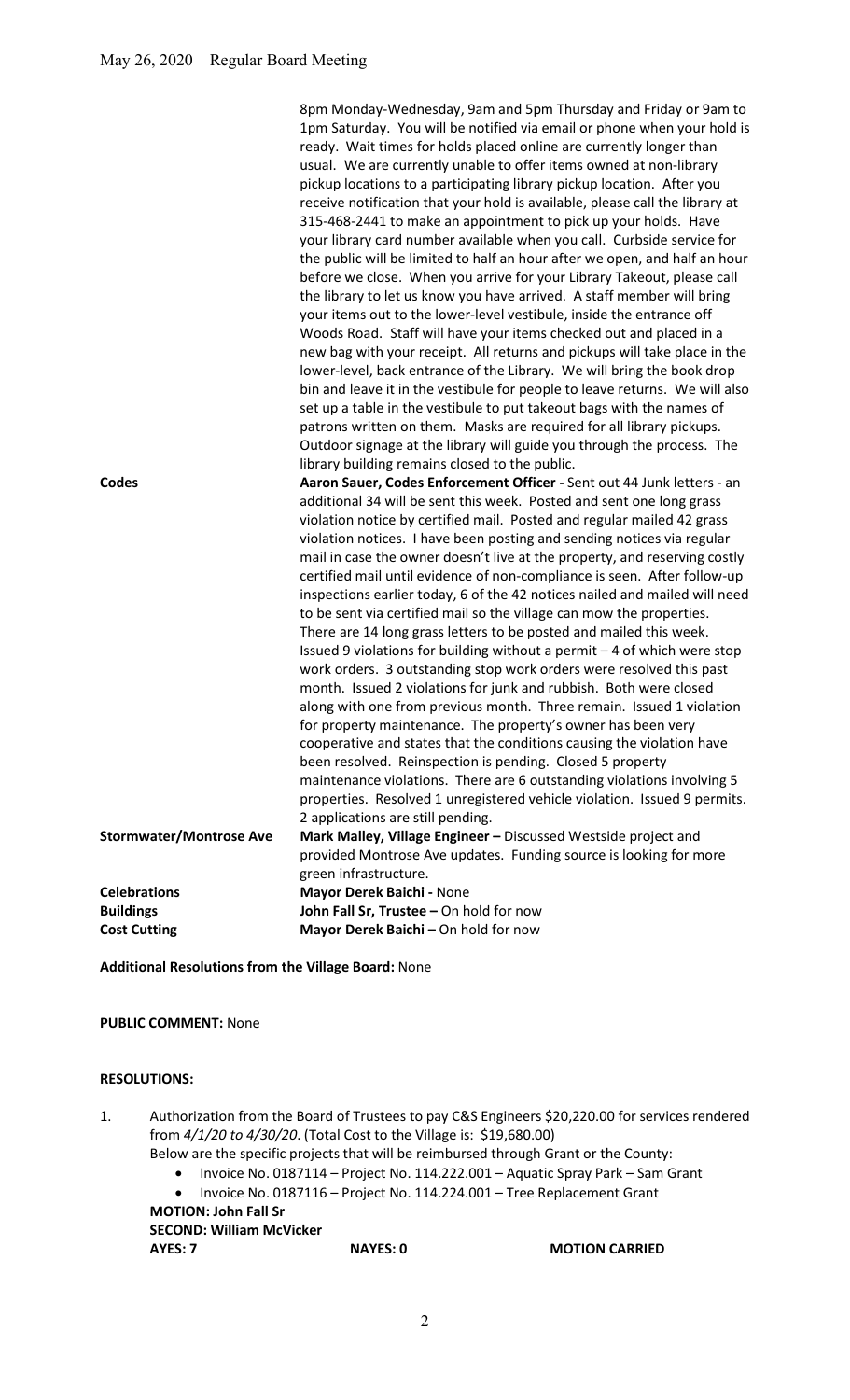| 2. | Authorization from the Board of Trustees to pay Costello, Cooney & Fearon, PLLC \$1,722.00 for<br>services rendered for the month of April 2020. A detailed list of charges has been<br>provided to the Board of Trustees.<br><b>MOTION: William McVicker</b><br><b>SECOND: Raymond Fougnier</b>                                               |                 |                                                                                                                                                                                                                                                                                                |  |
|----|------------------------------------------------------------------------------------------------------------------------------------------------------------------------------------------------------------------------------------------------------------------------------------------------------------------------------------------------|-----------------|------------------------------------------------------------------------------------------------------------------------------------------------------------------------------------------------------------------------------------------------------------------------------------------------|--|
|    | AYES: 7                                                                                                                                                                                                                                                                                                                                        | <b>NAYES: 0</b> | <b>MOTION CARRIED</b>                                                                                                                                                                                                                                                                          |  |
| 3. | Board of Trustees.<br><b>MOTION: Raymond Fougnier</b><br><b>SECOND: William McVicker</b>                                                                                                                                                                                                                                                       |                 | Authorization from the Board of Trustees to pay the Cerio Law Offices \$10,385.00 for services<br>rendered for the month of April 2020. A detailed list of charges has been provided to the                                                                                                    |  |
|    | AYES: 7                                                                                                                                                                                                                                                                                                                                        | <b>NAYES: 0</b> | <b>MOTION CARRIED</b>                                                                                                                                                                                                                                                                          |  |
| 4. | <b>MOTION: John Cregg</b><br><b>SECOND: William McVicker</b>                                                                                                                                                                                                                                                                                   |                 | Authorization from the Board of Trustees to approve the minutes from the April 28, 2020<br>Regular Village Board Meeting and the Reading of the Minutes be herewith dispensed.                                                                                                                 |  |
|    | AYES: 7                                                                                                                                                                                                                                                                                                                                        | <b>NAYES: 0</b> | <b>MOTION CARRIED</b>                                                                                                                                                                                                                                                                          |  |
| 5. | 12233-3505.<br><b>MOTION: John Cregg</b><br><b>SECOND: James Cometti</b>                                                                                                                                                                                                                                                                       |                 | Authorization from the Board of Trustees to have the Mayor sign the 2020 Annual MS4 Report<br>and the 2020 Semi-Annual Report MS4 Onondaga Lake Report and submit both Reports to the<br>NYS DEC MS4 Permit Coordinator, Division of Water 4 <sup>th</sup> Floor 625 Broadway, Albany New York |  |
|    | AYES: 7                                                                                                                                                                                                                                                                                                                                        | <b>NAYES: 0</b> | <b>MOTION CARRIED</b>                                                                                                                                                                                                                                                                          |  |
| 6. | <b>MOTION: James Cometti</b><br><b>SECOND: John Fall Sr</b>                                                                                                                                                                                                                                                                                    |                 | Authorization from the Board of Trustees to pay all full-time non-union employees a 2.5% raise<br>with the exception of Elected Officials and Committee Members effective May 30, 2020.                                                                                                        |  |
|    | AYES: 7                                                                                                                                                                                                                                                                                                                                        | <b>NAYES: 0</b> | <b>MOTION CARRIED</b>                                                                                                                                                                                                                                                                          |  |
| 7. | (VIN 1FTNF2B55AEB37934) from the DPW to the Police Department.<br><b>MOTION: William McVicker</b><br><b>SECOND: John Cregg</b>                                                                                                                                                                                                                 |                 | Authorization from the Board of Trustees to approve the transfer of the 2010 Ford F-250                                                                                                                                                                                                        |  |
|    | AYES: 7                                                                                                                                                                                                                                                                                                                                        | <b>NAYES: 0</b> | <b>MOTION CARRIED</b>                                                                                                                                                                                                                                                                          |  |
| 8. | Electric Department positions with an effective date of May 30, 2020:<br>Line Leader<br>$\bullet$<br>Line Worker II<br>$\bullet$<br>Electric Maintenance Worker<br>$\bullet$<br><b>MOTION: Raymond Fougnier</b><br><b>SECOND: James Cometti</b><br>No Vote Took Place<br><b>MOTION TO TABLE: John Cregg</b><br><b>SECOND: Raymond Fougnier</b> |                 | Authorization from the Board of Trustees to approve the new hourly rates for the following<br>\$42.58<br>\$39.59<br>\$39.59                                                                                                                                                                    |  |
|    | AYES: 7                                                                                                                                                                                                                                                                                                                                        | <b>NAYES: 0</b> | <b>MOTION CARRIED</b>                                                                                                                                                                                                                                                                          |  |
| 9. | Authorization from the Board of Trustees to compensate the Zoning and Planning Board<br>Members based on 2020-2021 Adopted Budget. The Chairman shall receive \$167.11 monthly<br>and the members shall receive \$127.39 monthly. The effective date is May 30, 2020.<br><b>MOTION: John Cregg</b><br><b>SECOND: William McVicker</b>          |                 |                                                                                                                                                                                                                                                                                                |  |
|    | AYES: 7                                                                                                                                                                                                                                                                                                                                        | <b>NAYES: 0</b> | <b>MOTION CARRIED</b>                                                                                                                                                                                                                                                                          |  |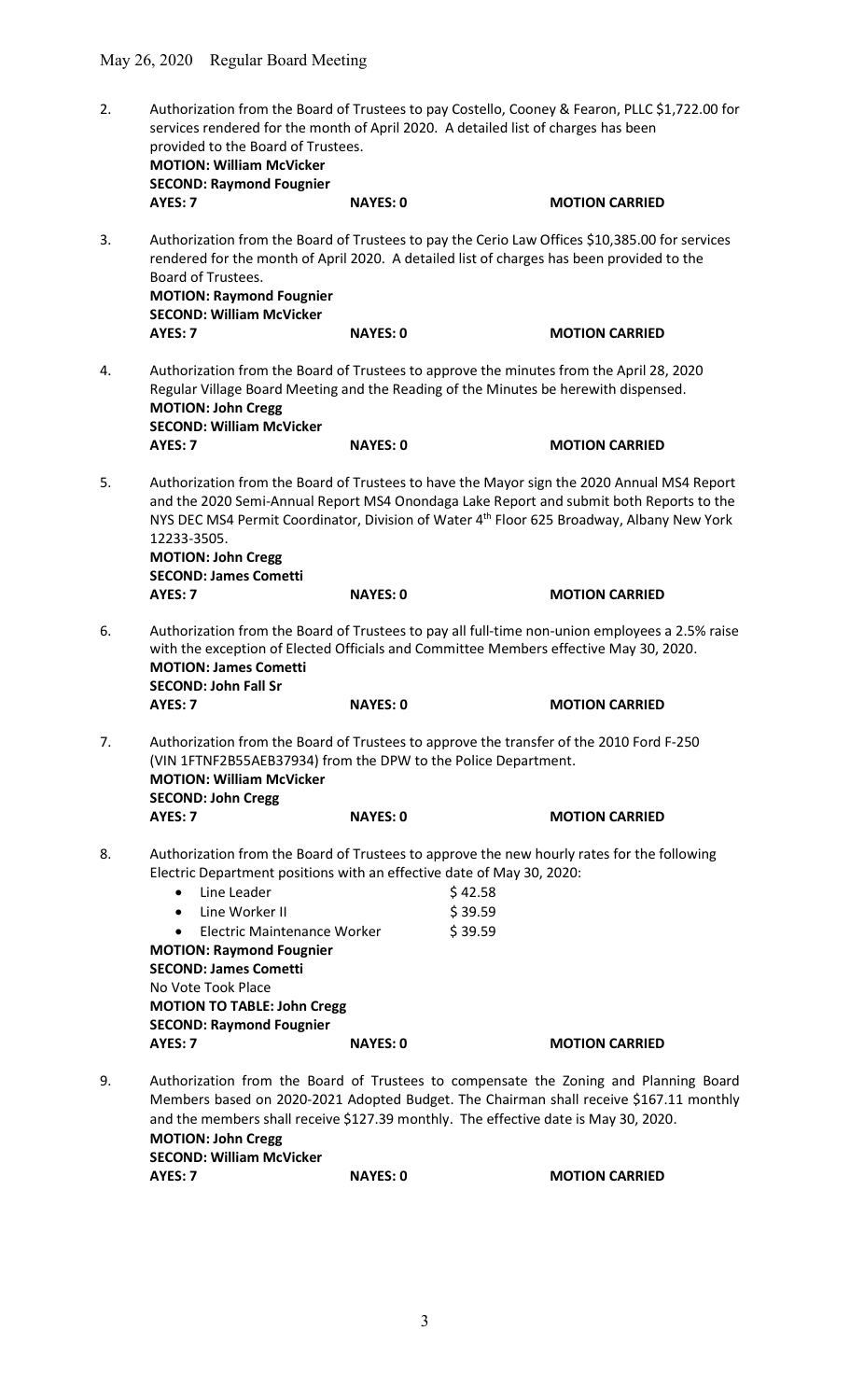- 10. Authorization from the Board of Trustees to approve the placement of a stop sign on the corner of Darrow Avenue and Sixth Street. MOTION: John Fall Sr SECOND: James Cometti No Vote Took Place MOTION TO TABLE: William McVicker SECOND: John Cregg AYES: 7 NAYES: 0 MOTION CARRIED
- 11. Authorization from the Board of Trustees to approve the following budget modifications:

# Village of Solvay General Fund

| <b>Expenses</b> |                                |         |          |         |
|-----------------|--------------------------------|---------|----------|---------|
| 510104 A        | <b>Board of Trustees-Other</b> | 800     | 500      | 1,300   |
| 513254 A        | Treasurer-Other                | 16,000  | 2,200    | 18,200  |
| 513554 A        | Tax Receiver-Other             | 5,000   | (1,200)  | 3,800   |
| 514204 A        | Law-Other                      | 65,000  | 13,000   | 78,000  |
| 536204 A        | Code Enforcer-Other            | 35,000  | 4,000    | 39,000  |
| 590408 A        | <b>Workers Compensation</b>    | 140,928 | (15,000) | 125,928 |
| 590458 A        | Life Insurance                 | 8,200   | 1,500    | 9,700   |
| 590508 A        | <b>NYS Unemployment</b>        | 15,000  | (10,000) | 5,000   |
| 514404 A        | Engineer-Other                 | 100,000 | 32,000   | 132,000 |
| 554104 A        | Sidewalk-Other                 | 34,000  | (32,000) | 2,000   |
| 514304 A        | Personnel-Other                | 25,000  | 10,000   | 35,000  |
| 531202 A        | Police-Equipment               | 15,000  | (15,000) | 0       |
| 531204 A        | Police-Other                   | 80,000  | 10,000   | 90,000  |
|                 | Total                          | 539,928 | 0        | 539,928 |

# Village of Solvay Library Fund

### **Expenses**

| ° 574101 L | <b>Personal Service</b> | 230,480 | (10,000) | 220,480 |
|------------|-------------------------|---------|----------|---------|
| ' 574104 L | Library-Other           | 41.370  | 10,000   | 51,370  |
|            | Total                   | 271,850 |          | 271,850 |

MOTION: John Fall Sr SECOND: James Cometti No Vote Took Place MOTION TO TABLE: William McVicker SECOND: Raymond Fougnier AYES: 6 NAYES: 1 (Baichi) MOTION CARRIED

12. Authorization from the Board of Trustees to approve the Memorandum of Agreement settling the Village of Solvay contract with the Solvay PBA. MOTION: John Fall Sr

SECOND: William McVicker

| <b>Deborah DeGilio</b>  | <b>Trustee</b> | <b>Voted</b> | <b>Yes</b>                             |
|-------------------------|----------------|--------------|----------------------------------------|
| <b>Raymond Fougnier</b> | <b>Trustee</b> | <b>Voted</b> | <b>Yes</b>                             |
| <b>William McVicker</b> | <b>Trustee</b> | <b>Voted</b> | <b>Yes</b>                             |
| <b>John Cregg</b>       | <b>Trustee</b> | <b>Voted</b> | <b>Yes</b>                             |
| <b>James Cometti</b>    | <b>Trustee</b> | <b>Voted</b> | Yes                                    |
| John Fall Sr            | <b>Trustee</b> | <b>Voted</b> | <b>Yes</b>                             |
| Derek Baichi            | <b>Mayor</b>   | <b>Voted</b> | <b>Yes</b><br><b>Motion</b><br>Carried |